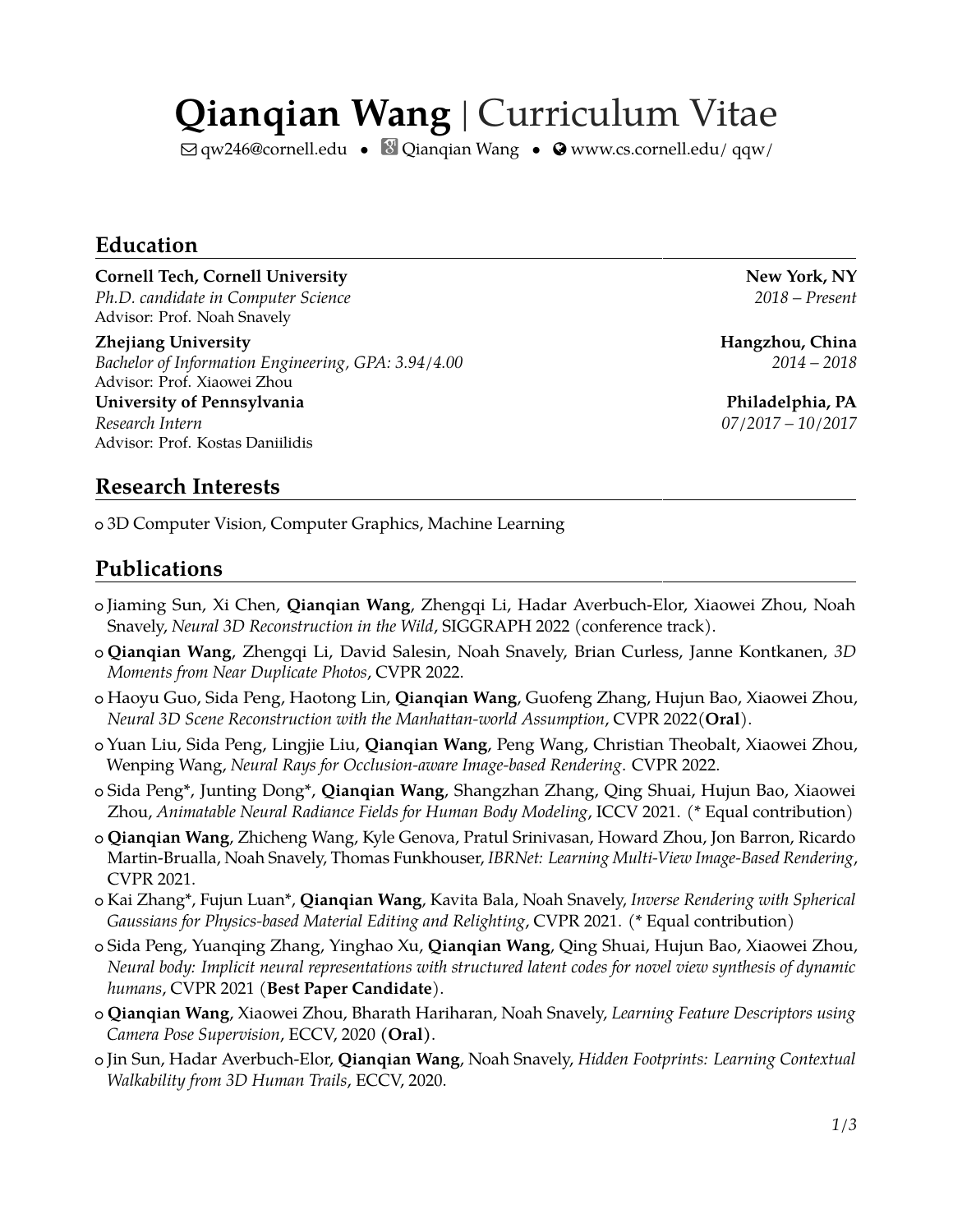<sup>+</sup> **Qianqian Wang**, Xiaowei Zhou, Kostas Daniilidis, *Multi-Image Semantic Matching by Mining Consistent Features*, CVPR, 2018.

### **Research Projects**

| 3D Cinematic Moments                                                                                                                                                                                                                                                                                                                                                                     |                                                                |
|------------------------------------------------------------------------------------------------------------------------------------------------------------------------------------------------------------------------------------------------------------------------------------------------------------------------------------------------------------------------------------------|----------------------------------------------------------------|
| Research Intern, Google Research<br>Mentor: Brian Curless, Janne Kontkanen                                                                                                                                                                                                                                                                                                               | New York, NY (remote)<br>$05/2021 - 12/2021$                   |
| o developing a learning-based pipeline for simultaneous novel view synthesis and motion interpolation<br>from spare input images                                                                                                                                                                                                                                                         |                                                                |
| Learning Multi-View Image-Based Rendering.                                                                                                                                                                                                                                                                                                                                               |                                                                |
| Research Intern, Google Research<br>Mentor: Thomas Funkhouser, Zhicheng Wang                                                                                                                                                                                                                                                                                                             | New York, NY (remote)<br>$06/2020 - 12/2020$                   |
| o proposed a generalizable image-based rendering method that produces continuous radiance fields<br>on-the-fly from multiple views of novel scenes<br>o demonstrated state-of-the-art performance generalizing to novel scenes; if fine-tuned per-scene, the                                                                                                                             |                                                                |
| method is competitive to NeRF                                                                                                                                                                                                                                                                                                                                                            |                                                                |
| <b>Spherical Gaussians-based Inverse Rendering.</b>                                                                                                                                                                                                                                                                                                                                      |                                                                |
| <b>Cornell Graphics and Vision Group</b><br>Advisor: Prof. Noah Snavely and Prof. Kavita Bala                                                                                                                                                                                                                                                                                            | <b>Cornell Tech, Cornell University</b><br>$03/2020 - 12/2020$ |
| o proposed a physically-based inverse rendering pipeline that jointly estimates lighting, material prop-<br>erties and geometry from multi-view images<br>o utilized spherical Gaussians to efficiently evaluate the rendering equation in closed form<br>o demonstrated applications of material editing and relighting in a physically-intuitive way                                   |                                                                |
| Learning Feature Descriptors using Camera Pose Supervision                                                                                                                                                                                                                                                                                                                               |                                                                |
| <b>Cornell Graphics and Vision Group</b><br>Advisor: Prof. Noah Snavely and Prof. Bharath Hariharan                                                                                                                                                                                                                                                                                      | <b>Cornell Tech, Cornell University</b><br>$05/2019 - 02/2020$ |
| o proposed a novel descriptor learning framework that only requires relative camera poses to train<br>o proposed a new epipolar loss and a new differentiable matching layer to enable end-to-end training<br>o proposed a new coarse-to-fine architecture to boost matching accuracy and efficiency<br>o demonstrated state-of-the-art performance on multiple geometry tasks           |                                                                |
| <b>Multi-Image Semantic Matching</b>                                                                                                                                                                                                                                                                                                                                                     |                                                                |
| <b>GRASP Laboratory</b><br>Advisor: Prof. Kostas Daniilidis                                                                                                                                                                                                                                                                                                                              | University of Pennsylvania<br>$07/2017 - 10/2017$              |
| o proposed a novel approach that can select and match reliable features across multiple images<br>o improved matching accuracy by enforcing geometric consistency using a low-rank constraint<br>o achieved competitive performance on multi-graph matching and semantic flow benchmarks<br>o demonstrated applications to object-class reconstruction and automatic landmark annotation |                                                                |
| Awards                                                                                                                                                                                                                                                                                                                                                                                   |                                                                |
| o Google PhD Fellowship                                                                                                                                                                                                                                                                                                                                                                  | 01/2022                                                        |